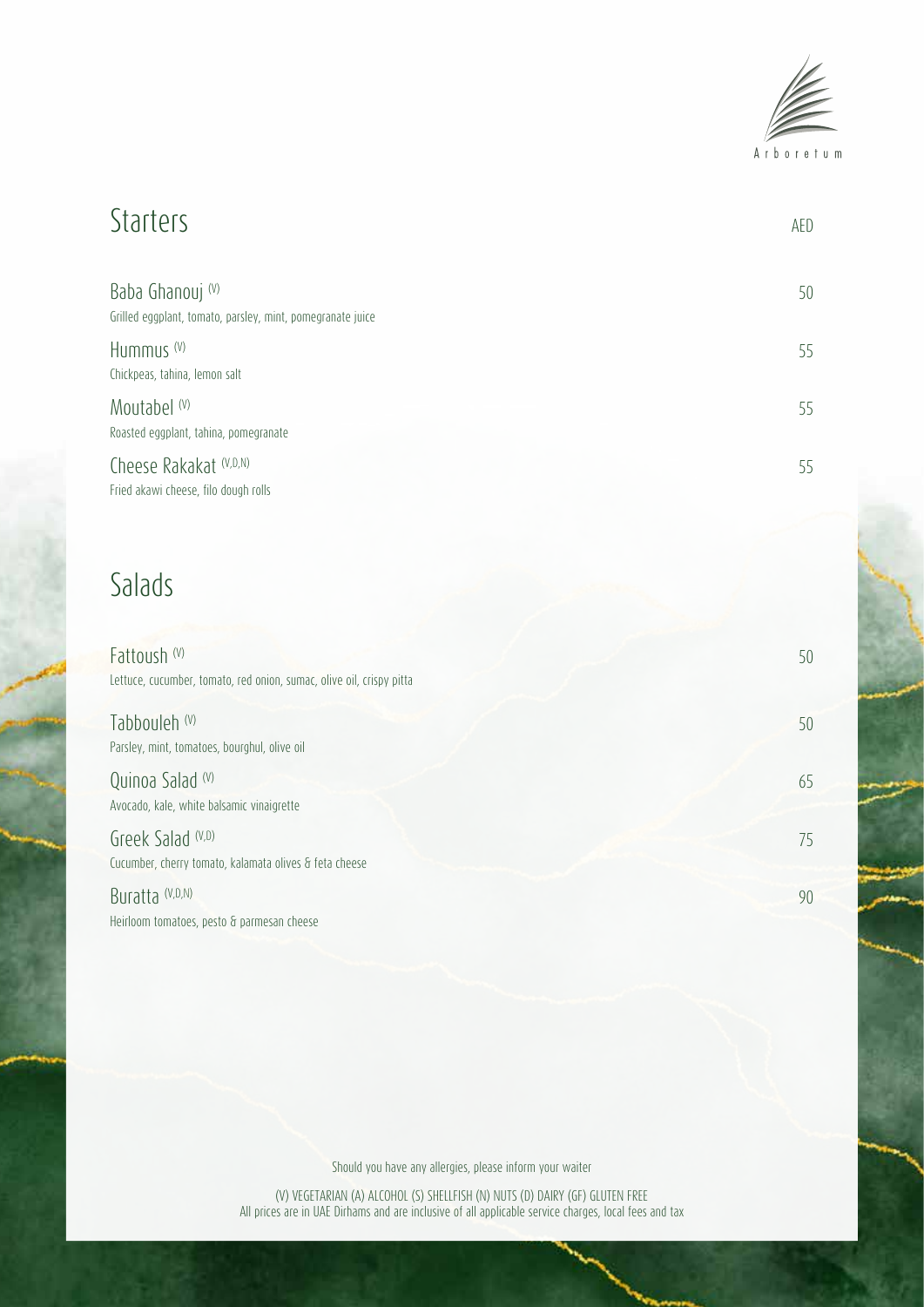

### Soups are also also a series of the series of the series of the series of the series of the series of the series of the series of the series of the series of the series of the series of the series of the series of the seri Red Lentil  $^{(V)}$  55 Traditional Arabic soup, lemon wedge, crispy pitta Chicken Soup 55 Diced winter vegetable, corn-fed chicken, chives

# Mains

| Grilled Salmon (D)<br>Ginger butter sauce, polenta, sauté spinach                                                                      | 140 |
|----------------------------------------------------------------------------------------------------------------------------------------|-----|
| Pad Thai (N) (V)<br>Rice noodles tossed in tamarind sauce served with fried tofu, egg and beansprouts                                  | 120 |
| Wok-fried Beef (D,N)<br>Striploin cubes tossed in black pepper sauce and bell peppers served with Jasmine Rice                         | 150 |
| Steak Frites <sup>(D)</sup><br>USDA Prime tenderloin, fries, béarnaise sauce                                                           | 195 |
| Duck Red Curry (S)<br>Thai curry with roasted duck, coconut milk, galangal, served with jasmine rice                                   | 155 |
| Butter Chicken <sup>(N)</sup><br>Everyone's favourite tandoori-grilled chicken thigh, rich tomato gravy served with rice or naan bread | 130 |
| Aloo Gobi (V)<br>Cauliflower and potato stew cooked in a rich masala spices served with rice or naan bread                             | 95  |

Should you have any allergies, please inform your waiter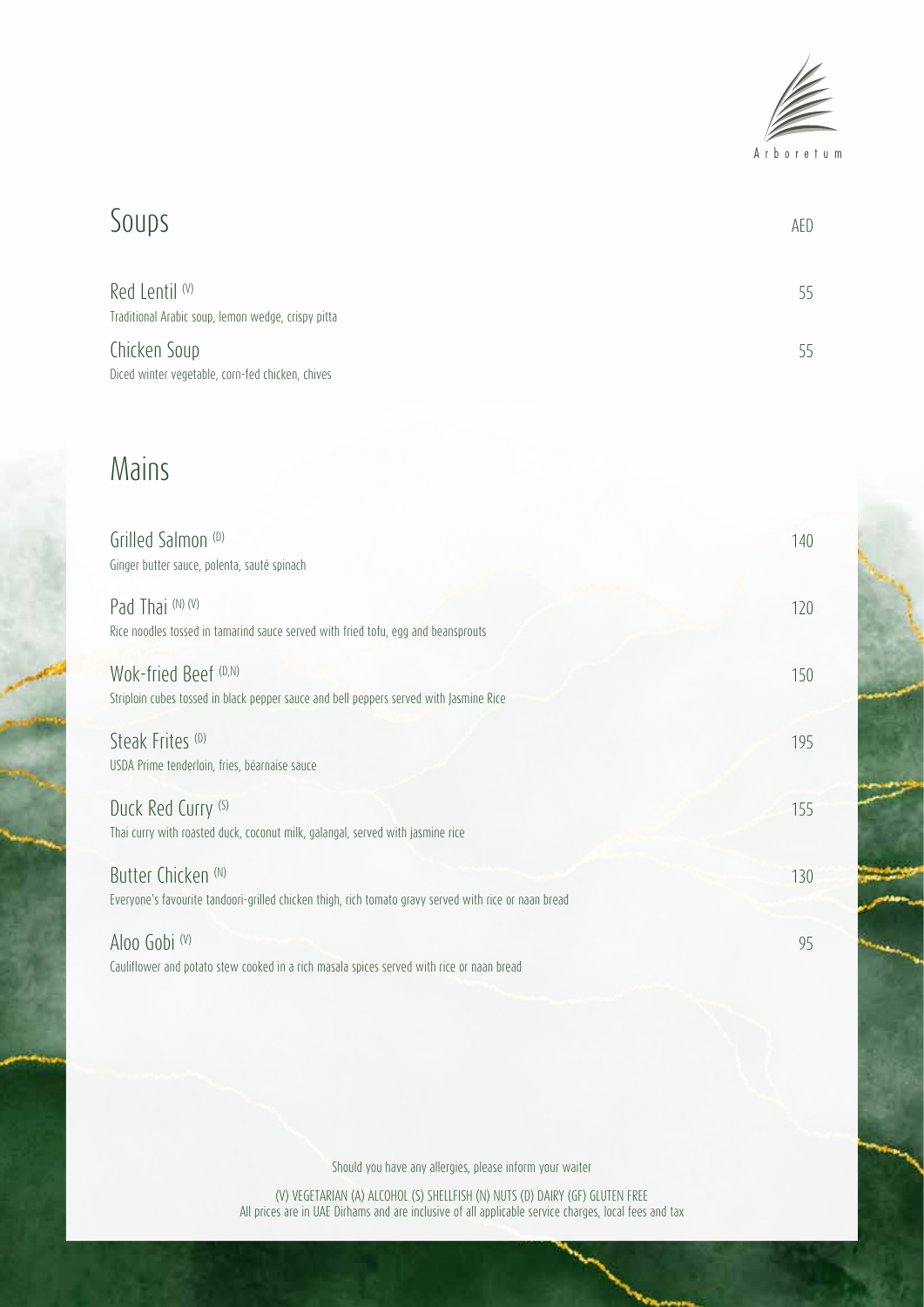

# Grills & Tandoor Oven

| Shish Taouk (D)<br>Cube of chicken breast, voghurt marinated with fresh garlic and lemon served with fries                                             | 135 |
|--------------------------------------------------------------------------------------------------------------------------------------------------------|-----|
| Kofta Kebab<br>Minced lamb with parsley, onion, sweet pepper and biwas salad served with fries                                                         | 145 |
| Tandoori Prawn Tikka (S)                                                                                                                               | 155 |
| Fresh prawns marinated in special spices, grilled in a traditional clay oven.<br>Served with homemade mint chutney. Dal Makhani and fresh onion salad. |     |
| Selection of Tandoori Breads                                                                                                                           | 35  |
| Garlic naan / cheese naan / butter naan / laccha paratha / pudina paratha<br>each basket serving 3pcs                                                  |     |

## Freshly Made Pizza

From our Morello Wood Pizza Oven

| <b>Bufalina</b><br>Fresh tomato sauce, buffalo mozzarella, basil  | 95              |
|-------------------------------------------------------------------|-----------------|
| Diavola<br>Spicy beef pepperoni, mushrooms, chili flakes, oregano | 95              |
| Funghi                                                            | 11 <sup>c</sup> |

Parmesan cream fraiche, truffle mushroom duxelles, Arugula leave

Should you have any allergies, please inform your waiter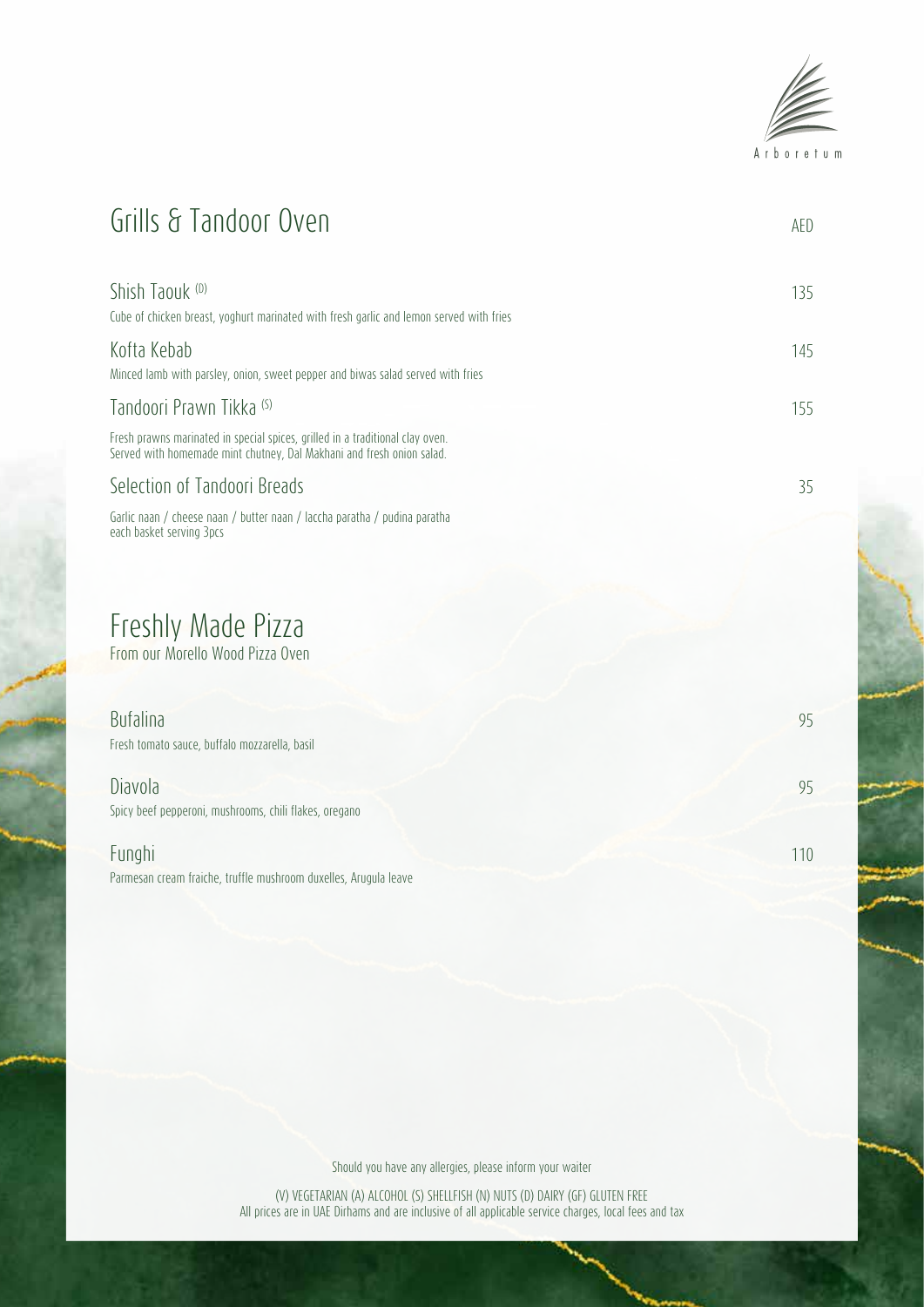

# Fresh Pasta & Risotto AED

| Don Corleone<br>Campanelle pasta, tomato basil sauce, bocconcini               |  |
|--------------------------------------------------------------------------------|--|
| Frutti Di Mare (A) (S)<br>Fettuccini, lobster sauce, prawn, mussel, octopus    |  |
| Fusilli Bolognese <sup>(0)</sup><br>Braised beef ragout, parmigiano-reggiano   |  |
| Mushroom Risotto (V) (D)<br>Carnaroli rice, forest mushroom, black truffle oil |  |

## Desserts

| Seasonal Sliced Fruit with Berries (GF)<br>Seasonal selection                               | 75 |
|---------------------------------------------------------------------------------------------|----|
| Vanilla Créme Brulee<br>Madagascar vanilla                                                  | 60 |
| Chocolate Banana Sphere<br>Valrhona chocolate mousse, chocolate soil, caramel               | 65 |
| Tiramisu<br>Espresso, biscuits, chocolate shavings                                          | 50 |
| Baked Cheesecake<br>Digestive crust, wild berry compote                                     | 50 |
| Baklava Sampler (N)<br>Selection of traditional and modern Arabic delicacies                | 45 |
| Homemade Ice Cream and Sorbet - Per Scoop<br>Please ask our order taker for today's flavour | 15 |

Should you have any allergies, please inform your waiter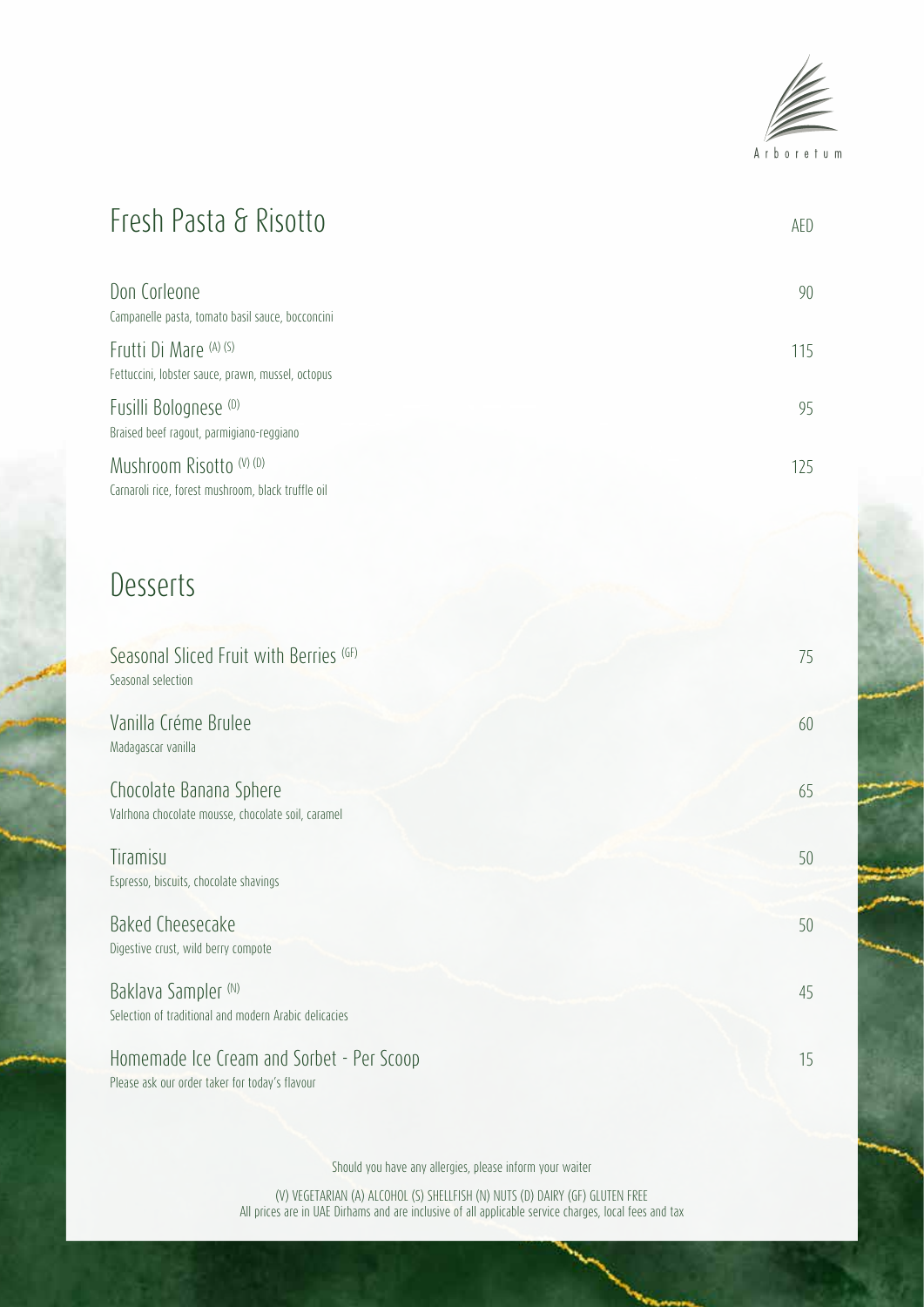

# For Little Foodies AED

| <b>Starters</b>                                                       |    |
|-----------------------------------------------------------------------|----|
| Alphabet Soup (V)<br>Chicken broth, alphabet pasta, garden vegetables | 35 |
| Heritage Veggie Sticks (V)<br>Red pepper hummus, guacamole, tzatziki  | 45 |
| Vegetable Spring Rolls (V)<br>Ginger sweet sauce                      | 50 |

#### **Mains**

| Pasta Campanelle Bolognese<br>Lean angus ragout, parmesan | 65 |
|-----------------------------------------------------------|----|
| Breaded Chicken Nuggets<br>French fries                   | 55 |
| Seared Seabass<br>Steam vegetables or French fries        | 55 |
| Grilled Beef<br>Steam vegetables or French fries          | 65 |
| Pizza Margarita (V)<br>Roasted tomato sauce, mozzarella   | 65 |
| <b>Desserts</b>                                           |    |
| Seasonal Sliced Fruit (GF)<br>Seasonal selection          | 35 |
| Baked Cheesecake<br>Digestive crust, wild berry compote   | 35 |

Homemade Ice Cream and Sorbet - Per Scoop 15 Please ask our order taker for today's flavour

Should you have any allergies, please inform your waiter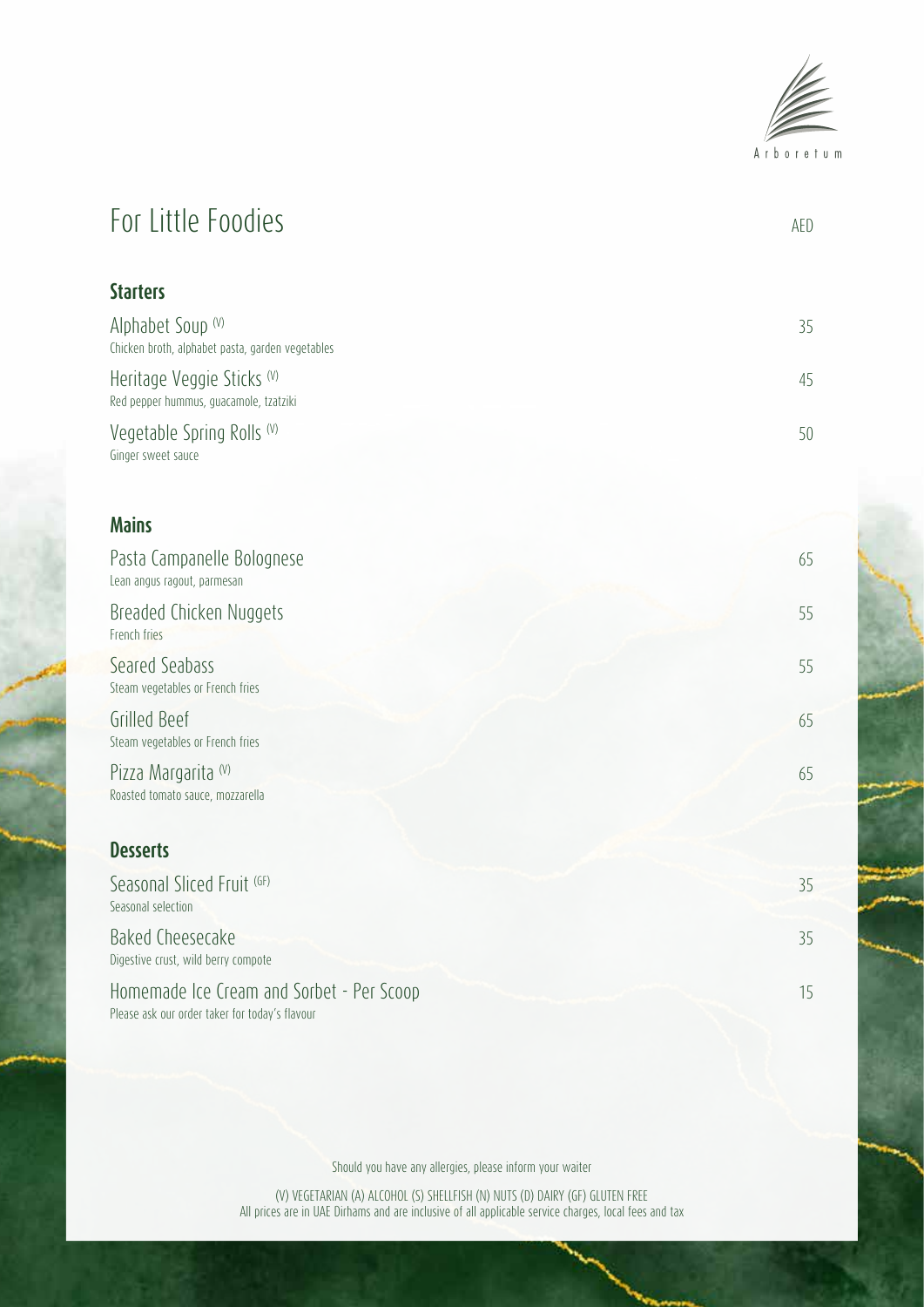

# Beverages AED

| Champagne / Sparkling                    | (150ml) Glass | <b>Bottle</b> |
|------------------------------------------|---------------|---------------|
| Gancia Prosecco, Veneto, Italy           | 70            | 350           |
| Veuve Clicquot Yellow Label Brut, France | 125           | 625           |
| Veuve Clicquot Rose, France              |               | 695           |
| Laurent Perrier Rose, France             |               | 1,800         |

#### **White Wine**

| Ancora Pinot Grigio, Lombardy, Italy              | 48 | 240   |
|---------------------------------------------------|----|-------|
| Max, Côtes du Rhône Blend, Côtes du Rhône, France | 56 | 280   |
| Matua Sauvignon Blanc, Marlborough, New Zealand   | 75 | 375   |
| Cantine Luigi Baudana Dragon, Langhe, Italy       |    | 390   |
| Trimbach Riesling, Alsace, France                 |    | 520   |
| Laroche Chablis, Burgundy, France                 |    | 600   |
| Ladoucette Sancerre Compte Lafond, Loire, France  |    | 920   |
| Gaja Rossj-Bass Chardonnay, Piedmont, Italy       |    | 1,860 |
| Gaja Gaia & Rey Chardonnay, Piedmont, Italy       |    | 2,900 |
|                                                   |    |       |

#### **Rose Wine**

| Villa Garrel, Côtes de Provence, France                  | 325 |
|----------------------------------------------------------|-----|
| Château Minuty de M de Minuty, Côtes de Provence, France | 365 |

All prices are in UAE Dirhams and are inclusive of all applicable service charges, local fees and tax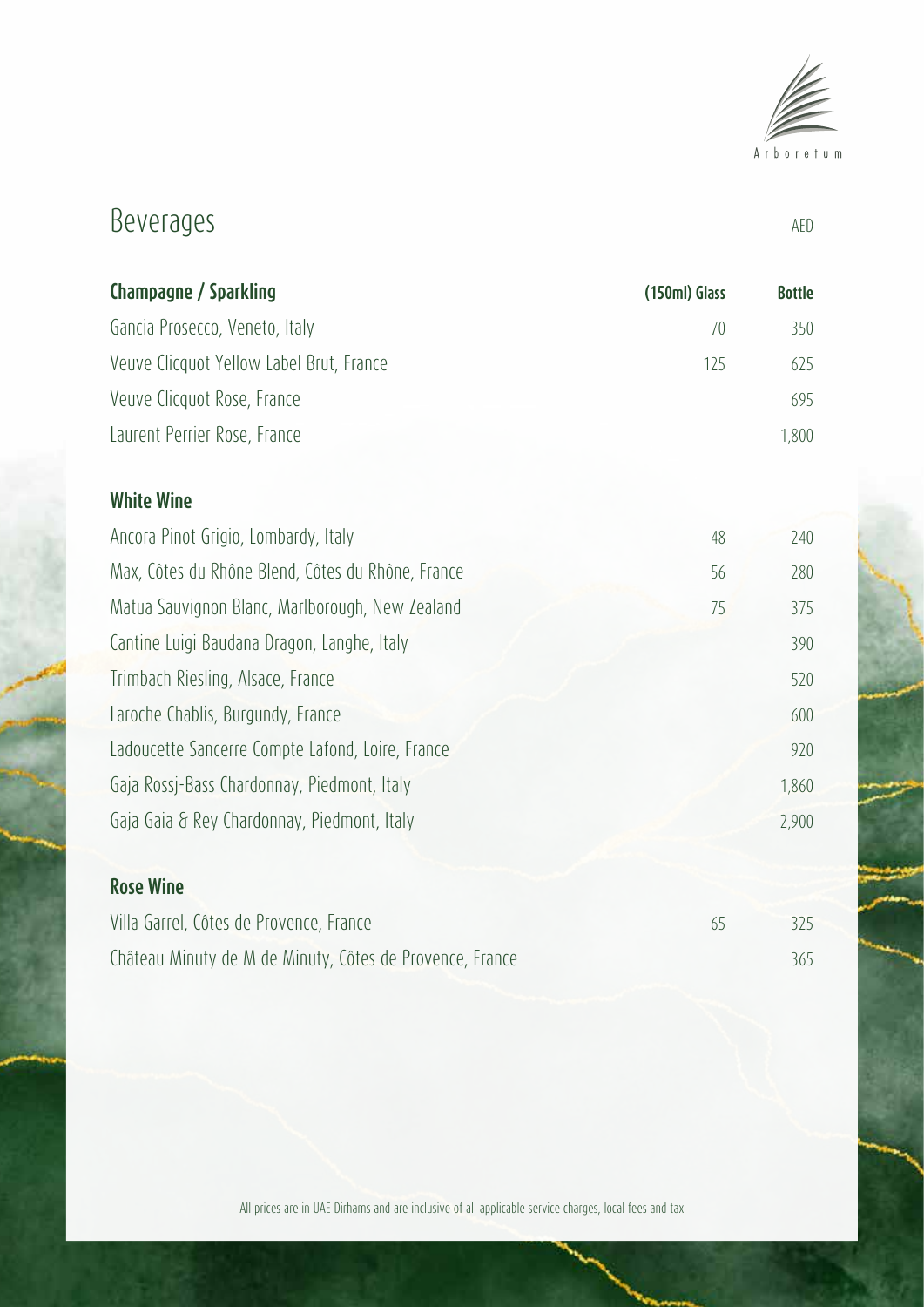

AED

| <b>Red Wine</b>                                                      | (150ml) Glass | <b>Bottle</b> |
|----------------------------------------------------------------------|---------------|---------------|
| Chevalier Pech Latt Corbieres Rouge, Languedoc-Roussillon, France    | 48            | 240           |
| Luigi Bosca, "La Linda" Old Vines Malbec, Mendoza, Argentina         | 65            | 325           |
| Ruffino Chianti, Tuscany, Italy                                      | 75            | 375           |
| Chateau Ste. Michelle Cabernet Sauvignon, Columbia Valley, USA       |               | 480           |
| Erath Estate Pinot Noir, Oregon, USA                                 |               | 560           |
| Luigi Righetti Amarone Della Valpolicella Classico, Veneto, Italy    |               | 660           |
| Catena Alta Malbec, Mendoza, Argentina                               |               | 820           |
| Domaine Anne Parent Beaune "Les Epenottes" 1er Cru, Burgundy, France |               | 1,850         |
|                                                                      |               |               |
| <b>Signature Cocktails</b>                                           |               |               |
| Elderflower Mojito<br>Bacardi White, lime, mint, elderflower syrup   |               | 68            |
| Gin Garden<br>Tanqueray Gin, cucumber, lime, soda                    |               | 68            |
| Sunshine                                                             |               | 68            |

Prosecco, peach Juice, grapefruit Juice

Moneyish 68 Tanqueray Gin , lavender syrup, Camo reduction lemon juice

Dragon Blossom 68 Vodka, lime, cherry puree, rosewater, cranberry juice

#### **Beer**

| Heineken, Pale Lager, The Netherlands 1 330ml 5.0% | 42 |
|----------------------------------------------------|----|
| Peroni, Pale Lager, Italy 1 330ml 5.1%             | 46 |
| Corona, Pale Lager, Mexico   330ml 4.8%            | 46 |

All prices are in UAE Dirhams and are inclusive of all applicable service charges, local fees and tax